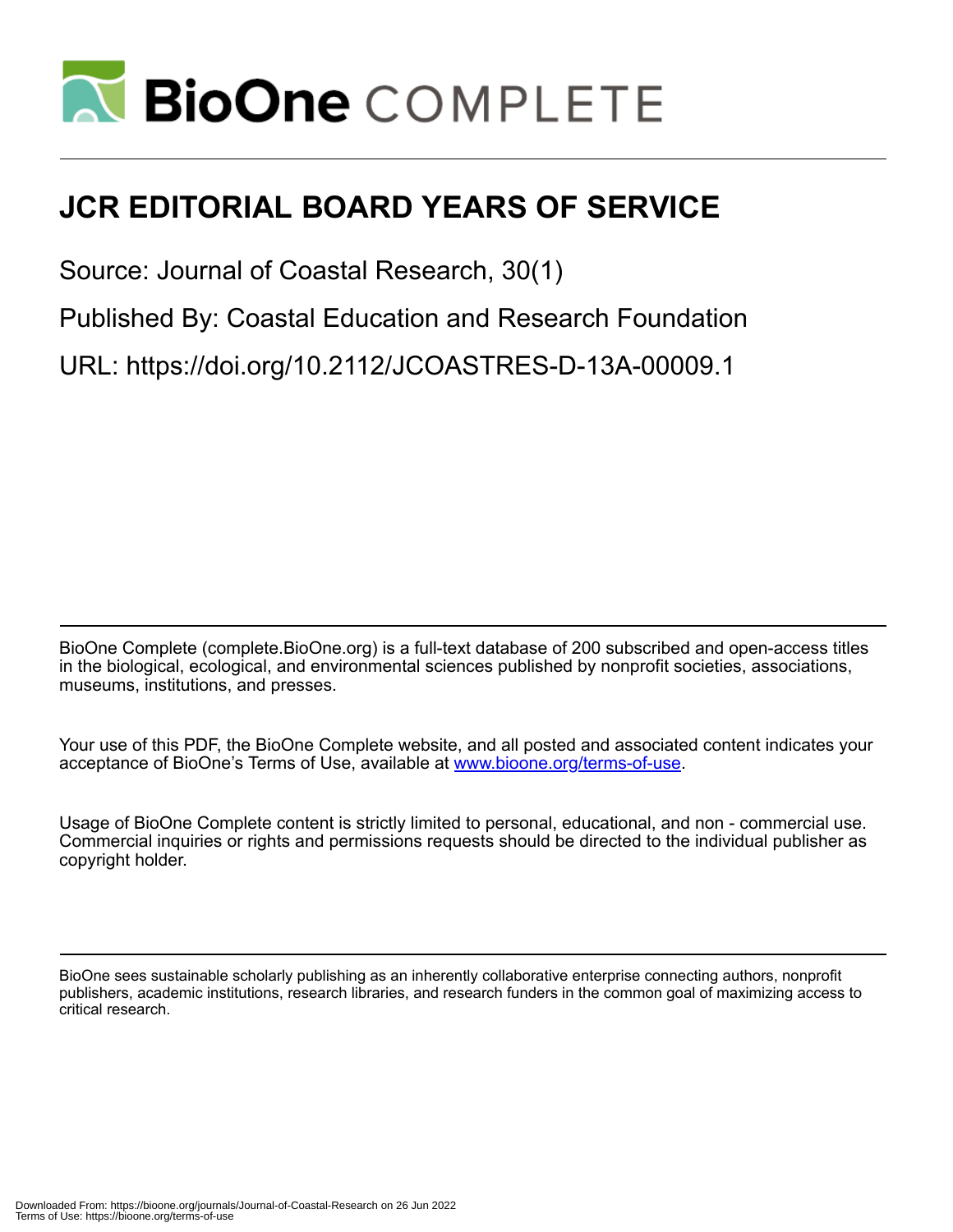

# JCR EDITORIAL BOARD YEARS OF SERVICE



Founding Editors: Charles W. Finkl, Rhodes W. Fairbridge\*, Maurice L. Schwartz (1983)

#### Thirty Years of Service 1984–2014

Charles W. Finkl (Florida Atlantic University, Boca Raton, Florida, and Coastal Education & Research Foundation [CERF], Asheville, North Carolina, USA)

Orrin H. Pilkey (Duke University, Durham, North Carolina, USA) Paolo Pirazzoli (Laboratory of Physical Geography, National Center for Scientific Research, Paris, France) Maurice L. Schwartz (University of Western Washington, Bellingham, Washington, USA)

#### Twenty Years of Service 1985–2005

David Hopley (James Cook University, Townsville, Queensland, Australia)

Roland Paskoff\* (Université Lumière de Lyon, Le Chesnay, France)

# 1995–2014

Cecile Baeteman (Belgian Geological Survey, Brussels, Belgium) Reinhard Dieckman (Water and Shipping Authority [WSV.de] Bremerhaven, Arnis/Sclei, Germany) Dieter Kelletat (University of Essen, Essen, Germany) Joseph T. Kelley (University of Maine, Orono, Maine, USA) Nobuhisa Kobayashi (University of Delaware, Newark, Delaware, USA) Jeffrey H. List (U.S. Geological Survey, Woods Hole, Massachusetts, USA) Karl F. Nordstrom (Rutgers University, New Brunswick, New Jersey, USA) Ulrich Radtke (Universitat Duisburg-Essen, Duisburg-Essen, Germany) ¨ Frank van der Meulen (Deltares & UNESCO-IHE, Delft, The Netherlands)

# Ten Years of Service 1985–1995

Eric C.F. Bird (Geostudies Pty. Ltd., Black Rock, Victoria, Australia) Richard V. Dingle (University of Cape Town, Cape Town, South Africa) Robert Dolan (University of Virginia, Charlottesville, Virginia, USA) David Hopley (James Cook University, Townsville, Queensland, Australia) Roland Paskoff\* ( Université Lumière de Lyon, Le Chesnay, France)

# 1995–2005

Mytheenkhan Baba (Center for Earth Science Studies, Trivandrum, India) Cecile Baeteman (Belgian Geological Survey, Brussels, Belgium) Charles Birkeland (University of Guam, Guam, USA) Andrew Cooper (University of Ulster, Coleraine, Northern Ireland) Ron DeLaune (Louisiana State University, Baton Rouge, Louisiana, USA) Reinhard Dieckman (Water and Shipping Authority [WSV.de] Bremerhaven, Germany) Jean-Claude Dionne (Université Laval, Québec, Canada) Don Forbes (Geological Survey of Canada, Dartmouth, Nova Scotia, Canada) Gary Griggs (University of California, Santa Cruz, California, USA) Bruce Hayden (University of Virginia, Charlottesville, Virginia, USA) David Hopley (James Cook University, Townsville, Queensland, Australia) Saskia Jelgersma\* (Geological Survey of The Netherlands, Bergen, The Netherlands) Paul Kaplin (Moscow State University, Moscow, Russia) Dieter Kelletat (University of Essen, Essen, Germany) Joseph T. Kelley (University of Maine, Orono, Maine, USA)

<sup>©</sup> Coastal Education & Research Foundation 2014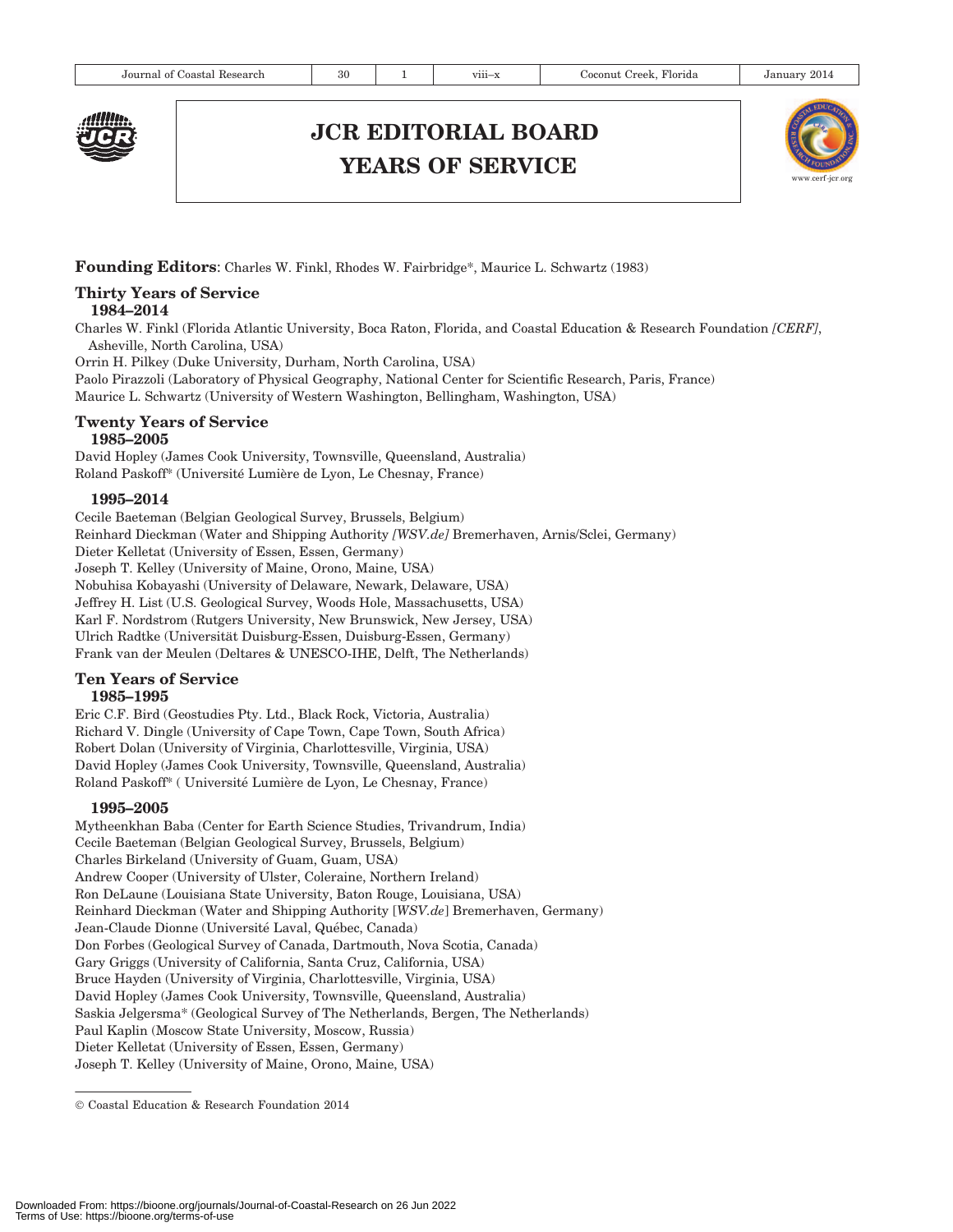Vic Klemas (University of Delaware, Newark, Delaware, USA) Nobuhisa Kobayashi (University of Delaware, Newark, Delaware, USA) Pierre Lasserre (Universite Pierre et Marie Curie [Paris VI, La Sorbonne] Paris, France) ´ Jeffrey H. List (U.S. Geological Survey, Woods Hole, Massachusetts, USA) Anwar Maun\* (University of Western Ontario, London, Ontario, Canada) Robert Morton (U.S. Geological Survey, St. Petersburg, Florida, USA) M.R. Nayak (National Institute of Oceanography, Dona Paula, India) Peter Nielsen (University of Queensland, Brisbane, Queensland, Australia) Karl F. Nordstrom (Rutgers University, New Brunswick, New Jersey, USA) Roland P. Paskoff\* (Université Lumière de Lyon, Le Chesnay, France) Norbert O. Psuty (Rutgers University, New Brunswick, New Jersey, USA) Ulrich Radtke (Universität zu Köln, Köln, Germany) Bernard Salvat (Ecole Pratique des Hautes Etudes, CNRS, Perpignan, France) Toru Sawaragi (Osaka University, Osaka, Japan) Frank van der Meulen (Deltares & UNESCO-IHE, Delft, The Netherlands) John T. Wells (Virginia Institute of Marine Science, William & Mary, Gloucester Point, Virginia, USA) Eric Wolanski (Australian Institute of Marine Science, Townsville, Queensland, Australia) Philip L. Woodworth (Bidston Observatory, Birkenhead, Merseyside, United Kingdom)

#### 2005–2014

Edward J. Anthony (Aix-Marseille Université, Centre Européen de Recherche et d'Enseignement des Géosciences et de l'Environnement, France) Cecile Baeteman (Belgian Geological Survey, Brussels, Belgium) Lindino Benedet (CBI, Florianopolis, Brazil) David M. Bush (State University of West Georgia, Carrolton, Georgia, USA) Javier A. Carrió (Universidad Católica de Valencia, Valencia, Spain) Paolo Ciavola (Universita' di Ferrara, Ferrara, Italy) Andrew Cooper (University of Ulster, Coleraine, Northern Ireland) Robert Dean (University of Florida, Gainesville, Florida, USA) Reinhard Dieckman (Water and Shipping Authority [WSV.de] Bremerhaven, Arnis/Sclei, Germany) Joseph F. Donoghue (Florida State University, Tallahassee, Florida, USA) Michael S. Fenster (University of Richmond, Richmond, Virginia, USA) Oscar Ferreira (Fct-cima Universidade Do Algarve, Faro, Portugal) Duncan M. FitzGerald (Boston University, Boston, Massachusetts, USA) Chip Fletcher (University of Hawaii, Honolulu, Hawaii, USA) Donald L. Forbes (Geological Survey of Canada, Dartmouth, Nova Scotia, Canada) Kazimierz Furmanczyk (University of Szczecin, Szczecin, Poland) ´ Gary B. Griggs (University of California, Santa Cruz, California, USA) Carl H. Hobbs, III (Virginia Institute of Marine Science, Gloucester Point, Virginia, USA) Federico Isla (CONICET-Universidad Nacional de Mar del Plata Mar del Plata, Argentina) Timothy R. Keen (Naval Research Laboratory, Stennis Space Center, Mississippi, USA) Dieter Kelletat (University of Essen, Essen, Germany) Joseph T. Kelley (University of Maine, Orono, Maine, USA) Syed M. Khalil (Coastal Protection & Restoration Authority, Baton Rouge, Louisiana, USA) Jack Kindinger (U.S. Geological Survey, St. Petersburg, Florida, USA) Antonio H.F. Klein (Federal University of Santa Caterina, Florianopolis, Brazil) Vic Klemas (University of Delaware, Newark, Delaware, USA) Nobuhisa Kobayashi (University of Delaware, Newark, Delaware, USA) Joseph L. Kowalski (University of Texas – Pan American, Edinburg, Texas, USA) Ioannis Liritzis (University of the Aegean, Rhodes, Greece) Jeffrey H. List (U.S. Geological Survey, Woods Hole, Massachusetts, USA) Michel M. de Mahiques (Praca Do Oceanografico, Saõ Paulo, Brazil) Ashish Mehta (University of Florida, Gainesville, Florida, USA) Nobuo Mimura (Ibaraki University, Ibaraki, Japan) Robert Nicholls (University of Southampton, Southampton, United Kingdom) Karl F. Nordstrom (Rutgers University, New Brunswick, New Jersey, USA) Julian Orford (Queen's University, Belfast, Northern Ireland) Phil D. Osborne (Golder Associates, Shoreline, Washington, USA) Norbert P. Psuty (Rutgers University, New Brunswick, New Jersey, USA)